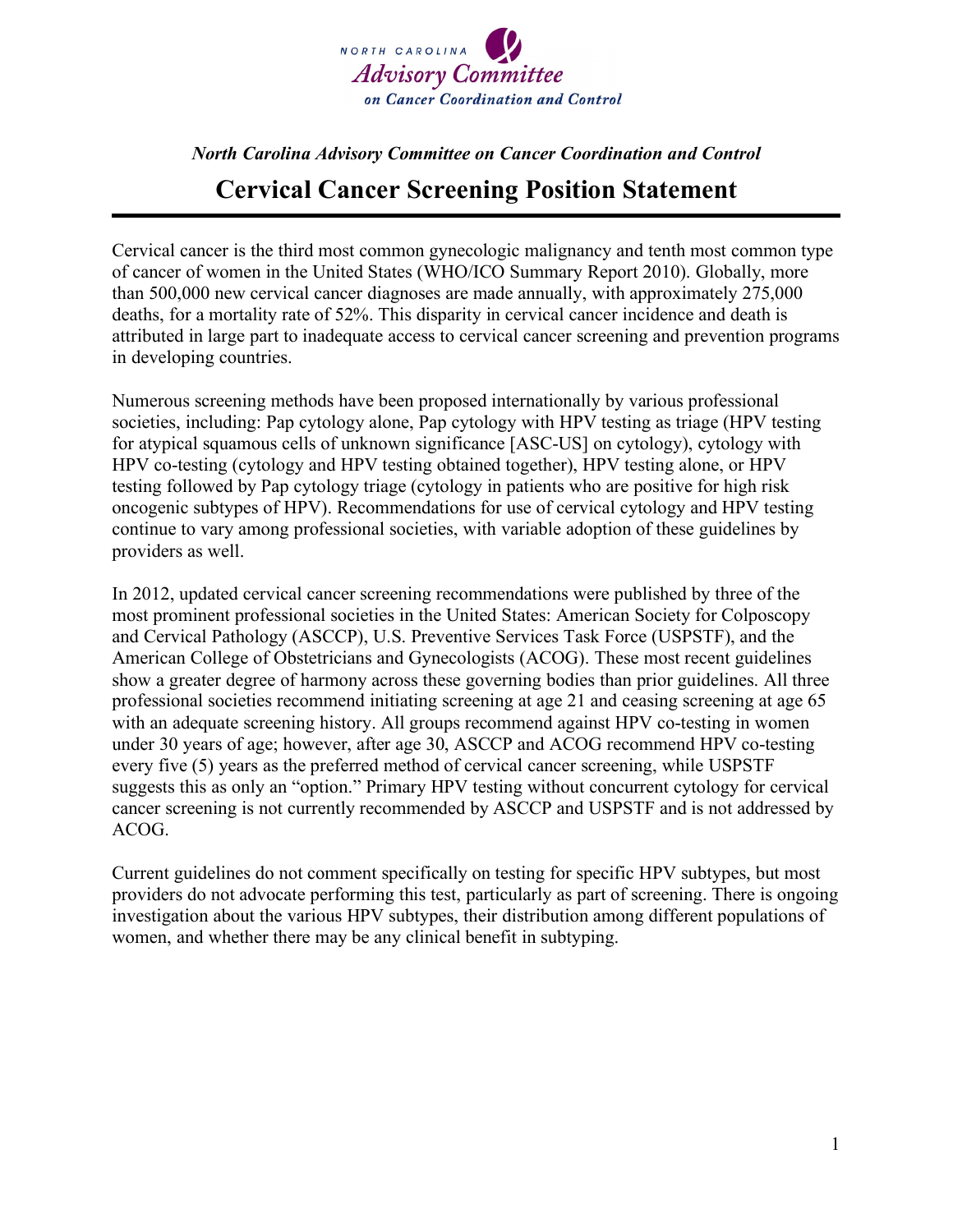

## **Table: Summary of Screening Recommendations**

|                           | <b>ACS / ASCCP</b>                                                                                                                                           | <b>USPSTF</b>                                                                                                                                                                                                                                                                                                                                                                                                                                                                                                           | <b>ACOG</b>                                                                                                                                                                                                                                                                |
|---------------------------|--------------------------------------------------------------------------------------------------------------------------------------------------------------|-------------------------------------------------------------------------------------------------------------------------------------------------------------------------------------------------------------------------------------------------------------------------------------------------------------------------------------------------------------------------------------------------------------------------------------------------------------------------------------------------------------------------|----------------------------------------------------------------------------------------------------------------------------------------------------------------------------------------------------------------------------------------------------------------------------|
| Age to begin<br>screening | Age 21.<br>Women aged <21 years should<br>not be screened regardless of<br>the age of sexual initiation or<br>other risk factors. (Strong<br>recommendation) | Age 21. (A<br>recommendation)<br>Recommend against<br>screening women aged <21<br>years. (D recommendation)                                                                                                                                                                                                                                                                                                                                                                                                             | Age 21 regardless of the age of<br>onset of sexual activity.<br>Women aged <21 years should<br>not be screened regardless of age<br>at sexual initiation and other<br>behavior-related risk factors.<br>(Level A evidence)                                                 |
| <b>Annual screening</b>   | Women of any age should not<br>be screened annually by any<br>screening method. (Strong<br>recommendation)                                                   | Individuals and clinicians<br>can use the annual Pap test<br>screening visit as an<br>opportunity to discuss<br>other health problems and<br>preventive measures.<br>Individuals, clinicians, and<br>health systems should seek<br>effective ways to facilitate<br>the receipt of<br>recommended preventive<br>services at intervals that<br>are beneficial to the<br>patient. Efforts also should<br>be made to ensure that<br>individuals are able to seek<br>care for additional health<br>concerns as they present. | In women aged 30-65 years,<br>annual cervical cancer screening<br>should not be performed. (Level<br>A evidence) Patients should be<br>counseled that annual well-<br>woman visits are recommended<br>even if cervical cancer screening<br>is not performed at each visit. |
| <b>Screening interval</b> |                                                                                                                                                              |                                                                                                                                                                                                                                                                                                                                                                                                                                                                                                                         |                                                                                                                                                                                                                                                                            |
| Cytology                  |                                                                                                                                                              |                                                                                                                                                                                                                                                                                                                                                                                                                                                                                                                         |                                                                                                                                                                                                                                                                            |
| $21-29$ years             | Every three (3) years. (Strong<br>recommendation)                                                                                                            | Every three $(3)$ years. $(A)$<br>recommendation)                                                                                                                                                                                                                                                                                                                                                                                                                                                                       | Every three (3) years. (Level A<br>evidence)                                                                                                                                                                                                                               |
| $30-65$ years             | Every three (3) years. (Strong<br>recommendation)                                                                                                            | Every three $(3)$ years. $(A)$<br>recommendation)                                                                                                                                                                                                                                                                                                                                                                                                                                                                       | Every three (3) years. (Level A<br>evidence)                                                                                                                                                                                                                               |
| HPV co-test               |                                                                                                                                                              |                                                                                                                                                                                                                                                                                                                                                                                                                                                                                                                         |                                                                                                                                                                                                                                                                            |
| $21-29$ years             | HPV co-testing should not be<br>used for women aged <30<br>years.                                                                                            | Recommend against HPV<br>co-testing women aged<br>$<$ 30 years. (D<br>recommendation)                                                                                                                                                                                                                                                                                                                                                                                                                                   | HPV co-testing should not be<br>performed in women aged < 30<br>years. (Level A evidence)                                                                                                                                                                                  |
| $30-65$ years             | Every five (5} years (Strong<br>recommendation)<br>This is the preferred method<br>(Weak recommendation)                                                     | For women who want to<br>extend their screening<br>interval, HPV co- testing<br>every 5 years is an option.<br>(A recommendation)                                                                                                                                                                                                                                                                                                                                                                                       | Every five $(5)$ years; this is the<br>preferred method. (Level A<br>evidence)                                                                                                                                                                                             |
| Primary HPV testing       | For women aged 30-65 years,<br>screening by HPV testing<br>alone is not recommended in<br>most clinical settings. (Weak<br>recommendation)                   | Recommend against<br>screening for cervical<br>cancer with HPV testing<br>(alone or in combination<br>with cytology) in women<br>aged $\leq$ 30 years. (D<br>recommendation)                                                                                                                                                                                                                                                                                                                                            | Not addressed.                                                                                                                                                                                                                                                             |
| Age to stop               | Aged >65 years with adequate                                                                                                                                 | Aged >65 years with                                                                                                                                                                                                                                                                                                                                                                                                                                                                                                     | Aged >65 years with adequate                                                                                                                                                                                                                                               |
| screening                 | screening history.                                                                                                                                           | adequate screening history.<br>(D recommendation)                                                                                                                                                                                                                                                                                                                                                                                                                                                                       | screening history (Level A<br>evidence)                                                                                                                                                                                                                                    |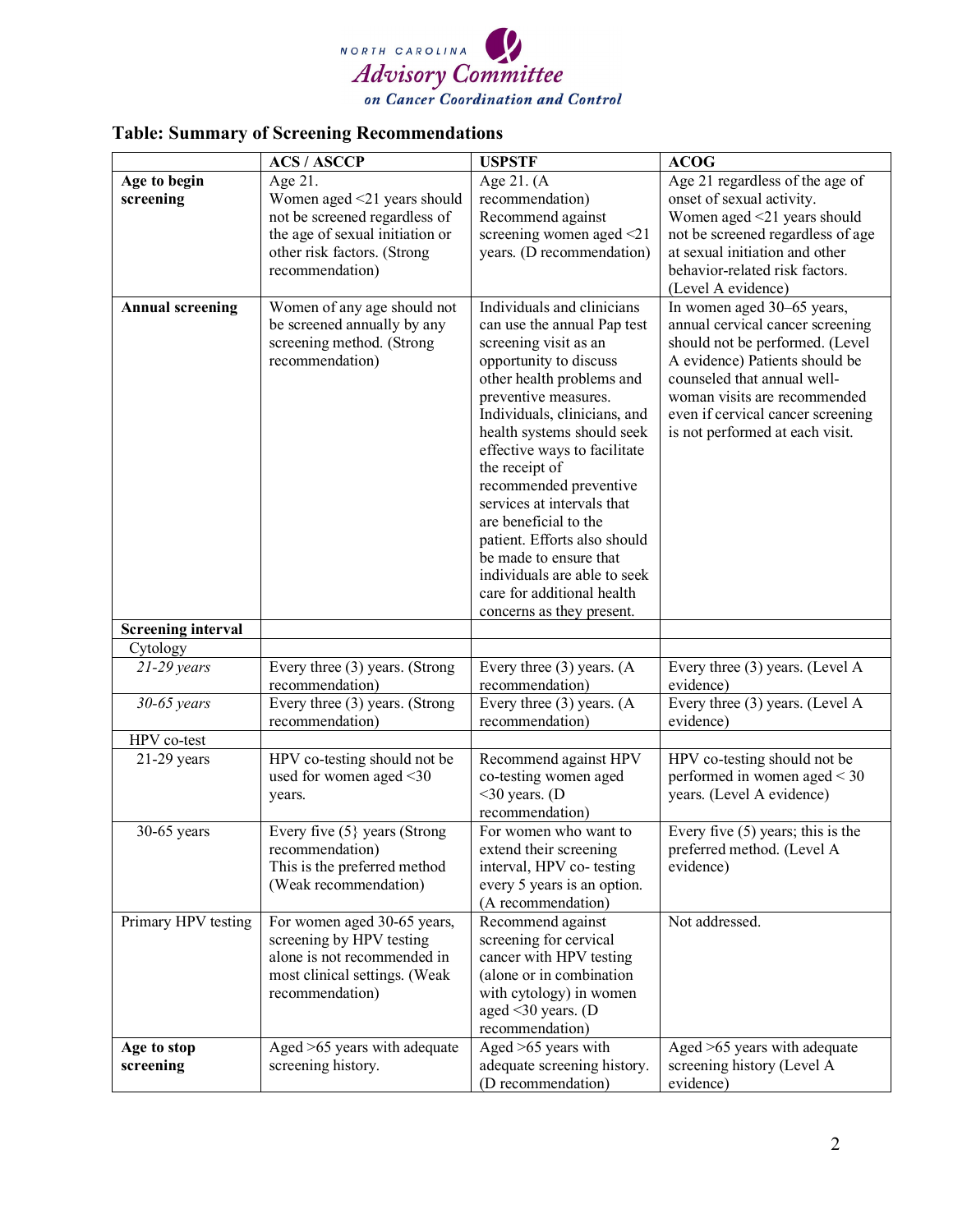

|                                                                | <b>ACS / ASCCP</b>                                                                                                                                                                                                                                                    | <b>USPSTF</b>                                                                                                                                                                                                                                                      | <b>ACOG</b>                                                                                                                                                                                                                                                                                                                                                                                                                                                                                                                                                                                                                               |
|----------------------------------------------------------------|-----------------------------------------------------------------------------------------------------------------------------------------------------------------------------------------------------------------------------------------------------------------------|--------------------------------------------------------------------------------------------------------------------------------------------------------------------------------------------------------------------------------------------------------------------|-------------------------------------------------------------------------------------------------------------------------------------------------------------------------------------------------------------------------------------------------------------------------------------------------------------------------------------------------------------------------------------------------------------------------------------------------------------------------------------------------------------------------------------------------------------------------------------------------------------------------------------------|
| <b>Screening after</b><br>hysterectomy                         | Women who have had a total<br>hysterectomy (removal of the<br>uterus and cervix) should stop<br>screening. Women who have<br>had a supra-cervical<br>hysterectomy (cervix intact)<br>should continue screening<br>according to guidelines.<br>(Strong recommendation) | Recommend against<br>screening in women who<br>have had a hysterectomy<br>(removal of the cervix). (D<br>recommendation)                                                                                                                                           | Women who have had a<br>hysterectomy (removal of the<br>cervix) should stop screening and<br>not restart for any reason. (Level<br>A evidence)                                                                                                                                                                                                                                                                                                                                                                                                                                                                                            |
| <b>Need for bimanual</b><br>pelvic exam                        | Not addressed in 2012<br>guidelines but was addressed<br>in 2002 ACS guidelines.                                                                                                                                                                                      | Addressed in USPSTF<br>ovarian cancer screening<br>recommendations (draft).                                                                                                                                                                                        | Addressed in 2012 well-woman<br>visit recommendations. Aged <21<br>years, no evidence supports the<br>routine internal examination of<br>the healthy, asymptomatic patient.<br>An "external-only" genital<br>examination is acceptable. Aged<br>$\geq$ 21 years, no evidence supports<br>or refutes the annual pelvic<br>examination or speculum and<br>bimanual examination. The<br>decision whether or not to<br>perform a complete pelvic<br>examination should be a shared<br>decision after a discussion<br>between the patient and her health<br>care provider. Annual<br>examination of the external<br>genitalia should continue. |
| <b>Screening among</b><br>those immunized<br>against HPV 16/18 | Women at any age with a<br>history of HPV vaccination<br>should be screened according<br>to the age specific<br>recommendations for the<br>general population.                                                                                                        | The possibility that<br>vaccination might reduce<br>the need for screening with<br>cytology alone or in<br>combination with HPV<br>testing is not established.<br>Given the uncertainties,<br>women who have been<br>vaccinated should continue<br>to be screened. | Women who have received the<br>HPV vaccine should be screened<br>according to the same guidelines<br>as women who have not been<br>vaccinated. (Level C evidence)                                                                                                                                                                                                                                                                                                                                                                                                                                                                         |

The NC ACCCC concurs with the American Cancer Society (ACS), ASCCP, ACOG and USPSTF as follows:

- 1. Screening should be initiated at age 21 and stopped at age 65 as long as the individual in question has had an adequate screening history and negative previous tests
- 2. There is general consensus against HPV co-testing in women less than 30 years of age; however, after age 30, it is generally recommended that HPV co-testing be continued every 5 years as the preferred method of cervical cancer screening.
- 3. Primary HPV testing without concurrent cytology for cervical cancer screening is not currently recommended.